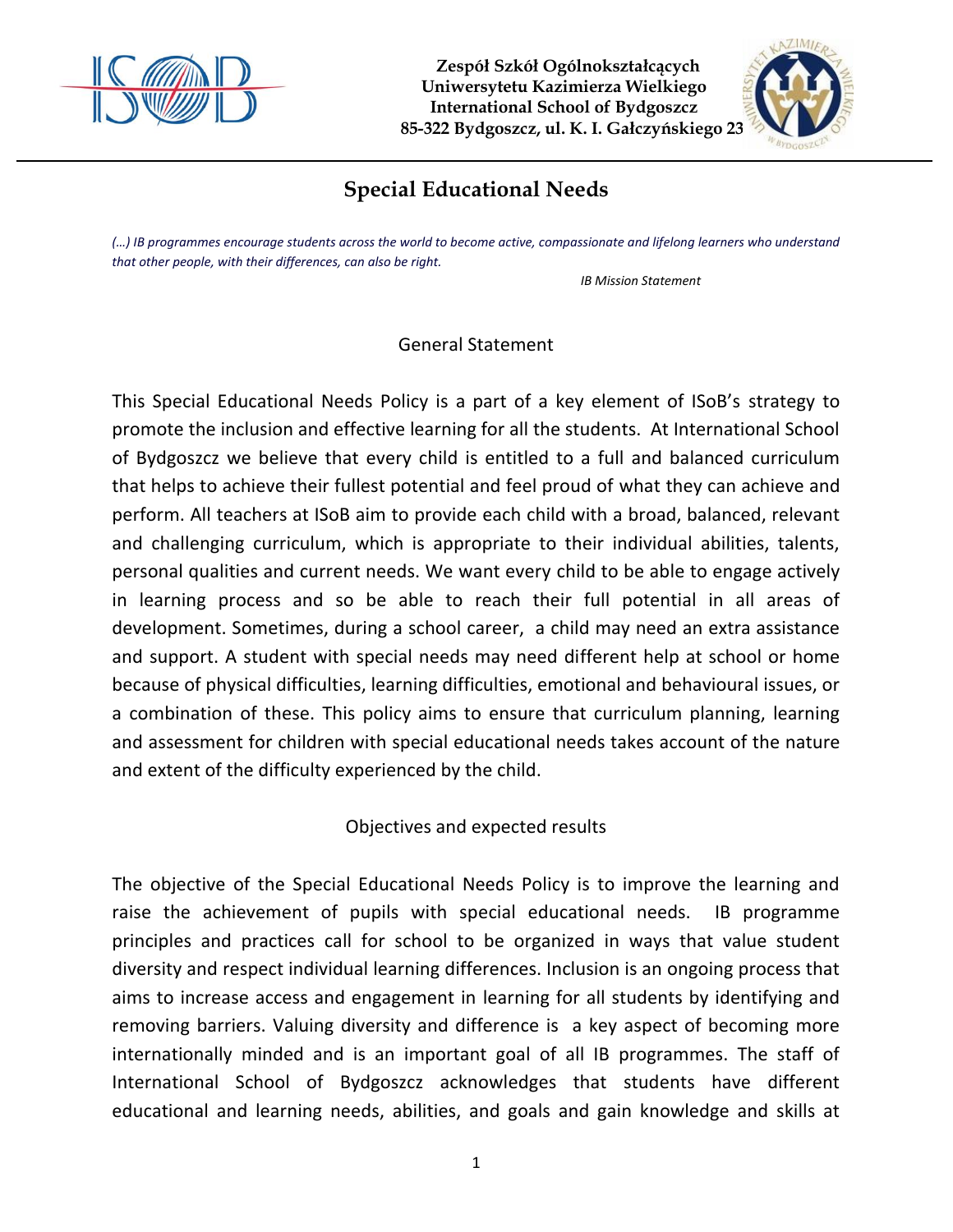



different rates and through different means. Moreover, all students are capable of learning and they are unique. The school seeks to develop an inclusive curriculum by setting suitable learning challenges for all pupils, responding to pupils' diverse learning needs and overcoming potential barriers to learning and assessment for individuals and groups of students.

Our policy aims to meet these difficulties by:

- Identifying and assessing, at the earliest possible opportunity, barriers to learning and participation for students with SEN.
- Enabling all students to participate fully and effectively in lessons, to ensure every student experiences success in their learning and to value and encourage the contribution of all students.
- Working closely with parents to gain a better understanding of the student and involve them in their child's education.
- Making the curriculum accessible to all pupils through recognising the need for differentiation and employing a range of teaching and learning styles.
- Catering mainly for SEN students in the mainstream class, but recognising that some pupils may require specialised teaching which can better be provided within an individual or small group situation away from the main classroom.

## Identification Procedures

Identification of a student with a learning need can occur at any age or stage of development. Special Educational Needs may become apparent as a student progresses through the school. Children with SEN may be identified through parental information, the class teacher's observations, records and assessments, information from other teachers and adults in the class or through referrals from outside agencies. Initial concerns are recorded by describing the nature of the concern and recording the parents' views as well as the teacher's views. This involves also relationships with peers and adults together with input from all relevant staff. The SEN team will decide a course of strategies to be implemented in consultation and agreement with the parents. If the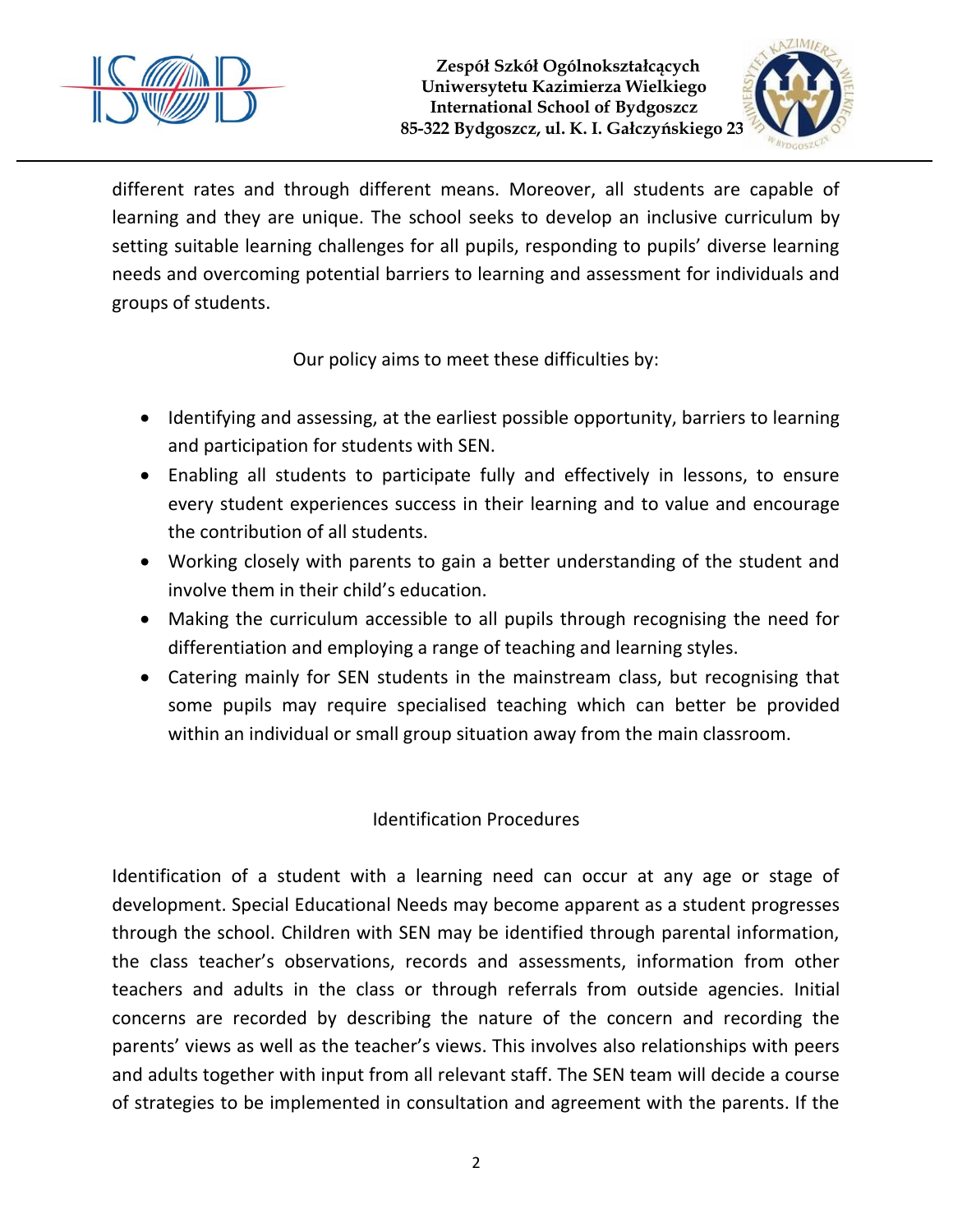



strategies are successful, then student's continued progress will be monitored by the class teacher. If the strategies are unsuccessful, the team will determine if additional strategies need to be put into place or if further investigations need to be done to determine if there are SEN needs.

A student is to be considered to have special educational needs if he or she has a cognitive, social, emotional or physical difficulty which calls for provision to be made for him or her. The identification and assessment of the special educational needs of children whose first language is not English, requires particular care. Where there is uncertainty about an individual child, teachers will look carefully at all aspects of a child's performance in different subjects to establish whether the problems they have in the classroom are due to limitations in their command of the language that is used there or arise from special educational needs. When it becomes clear that a child is failing to make appropriate progress, additional support will be provided. In some cases outside professionals from health or social services may be involved with the child. The SEN Coordinator (SENCO) may contact these professionals if the parents agree. The SENCO will support the further assessment of the child, assisting in planning future support for them in discussion with colleagues and monitoring the action taken. The child's class teacher will remain responsible for working with the child on a daily basis and for planning and delivering an individualised programme. Parents will always be consulted and kept informed of the actions taken to help the child, and of the outcome of this actions.

## Nature of intervention

ISoB has an identified list of children with special needs. Each term this list is reviewed by the Special Educational needs Coordinator (SENCO) who liaises with staff ensuring that the list is up to date, relevant and that the needs of the children are being met. The SENCO is a member of the school teaching staff who works closely with all colleagues to ensure the smooth running of the policy and that relevant documents and guidelines are in place and used throughout the school. If class teachers have concerns they can discuss these with the SENCO. The SENCO and the child's class teacher will decide on the action needed to help the child to progress in the light of their earlier assessment. This may include:

- accommodations, modifications and various supports to enable students to reach their potential
- different learning materials or special equipment
- some group or individual support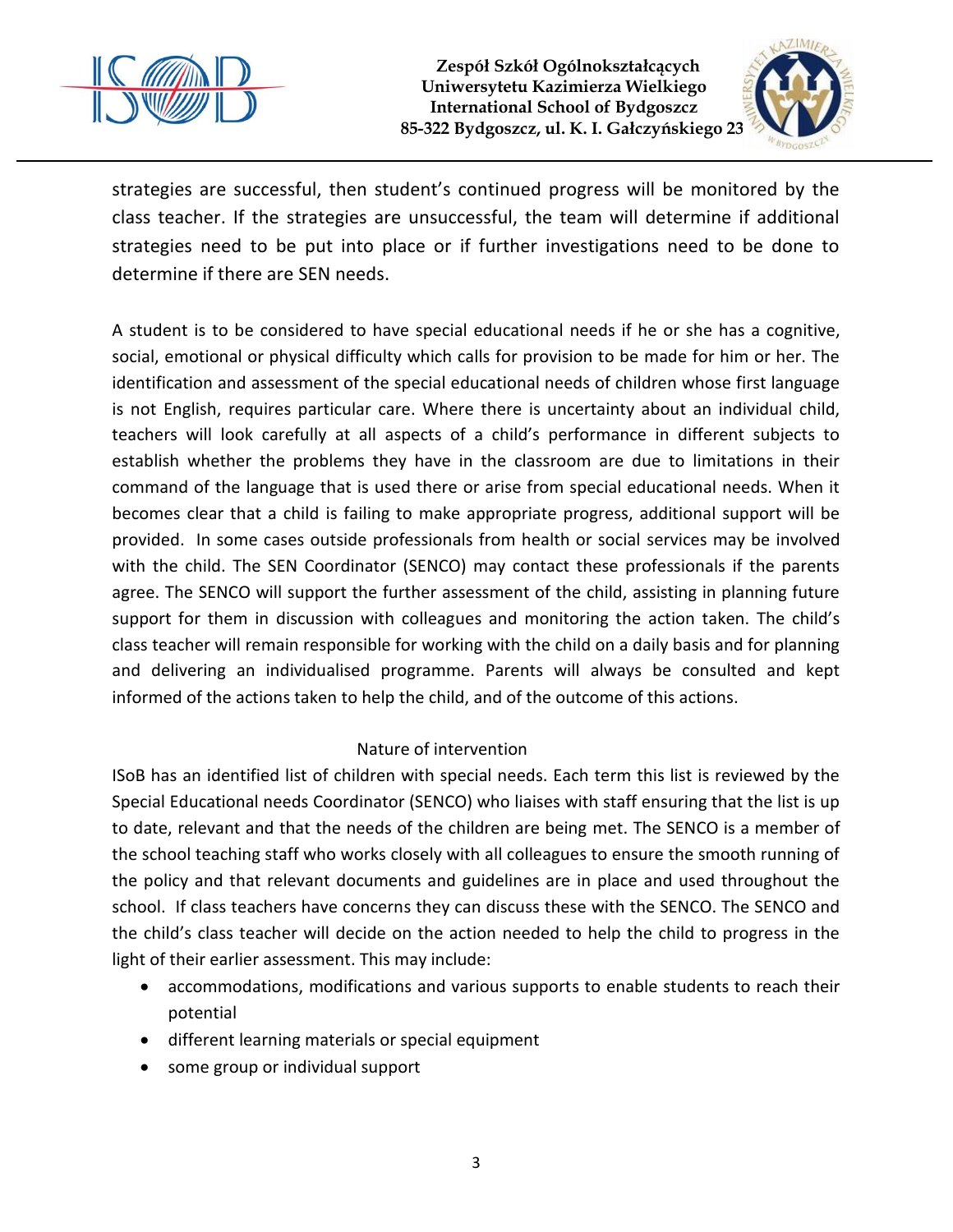



• extra adult time to devise the nature of the planned intervention and to monitor its effectiveness. Learning support enables students to succeed academically, socially and emotionally.

## Management of SEN within the school

We recognise that all staff are teachers of special educational needs. The Principal and the Governing Body have delegated the responsibility for the day to day implementation of the SEN Policy to the Special Educational Needs Coordinator (SENCO).

The SENCO is responsible for:

- Identifying, monitoring and reviewing pupils' needs with teachers, parents and support staff and with the pupils themselves.
- Overseeing the day to day operation of the SEN Policy.
- Co-ordinating provision for children with special educational needs.
- Liaising with and advising teachers and teaching assistants.
- Co-ordinating the efficient administration of the systems for identifying, assessing, monitoring and record keeping for children with SEN.
- Assisting class teachers and other teaching staff to develop and review Individual Education Plans.
- Liaising with parents/carers of children with SEN.
- Contributing to the in-service training of staff.
- Liaising with external agencies to support to development of children with SEN.
- Keeping the Principal and Governing Body fully informed and advising on pertinent SEN issues.

Class teachers are responsible for:

- Identifying pupils who require extra support in class, raising initial concerns and consulting the SENCO for advice and support.
- Creating an Individual Education Plan.
- Differentiating activities for all pupils, including more or less able children.
- Monitoring individual progress.
- Meeting with parents and outside agencies when appropriate.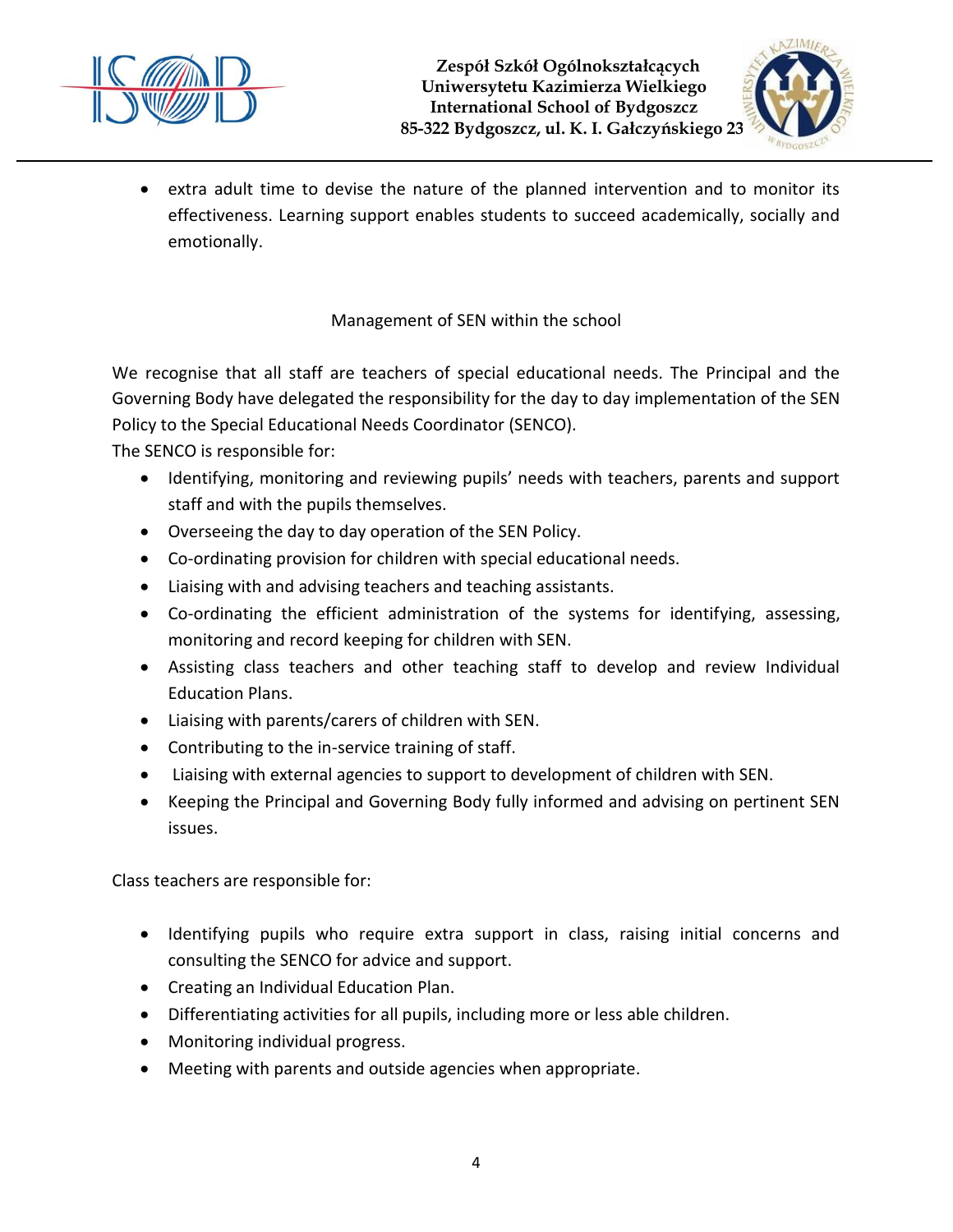



Responsibilities of the IB DP Coordinator

- Is responsible for determining the general policy, the approach to provision so the needs of the children with special needs are met.
- contacts with the IBO
- prepares documentations for the IBO regarding special educational needs
- works collaboratively with teachers to support students with special educational needs.
- provides examination accommodations approved by the IBO and those arrangements which are permitted without prior authorization from the IBO.

The Governing Body will ensure that:

- The SEN policy is fully implemented.  $\mathbb D$
- The success of the SEN policy is reported annually.
- A governor with responsibility for SEN is appointed.

The role of Parents:

Partnership with parents is essential with special needs to ensure good progress for the child. To this end we hope that parents will aim to:

- Communicate to the school all information and documentation regarding their child's special education needs.
- Provide a good learning environment at home which provides opportunities for parents and children to participate together in developing language and numeracy.
- Attend review meetings each term with the class teacher.
- To attend other meetings with the SENCO/external professionals.
- To be aware of targets for their own children.
- Make appointments to see teachers if they are not happy or are dissatisfied with the provision for their child.
- Support the work of the school by engaging in activities at home.
- Being a role model at home by modelling their own involvement in different learning areas.
- Discussing the learning targets and actions to be taken by the school to meet those targets.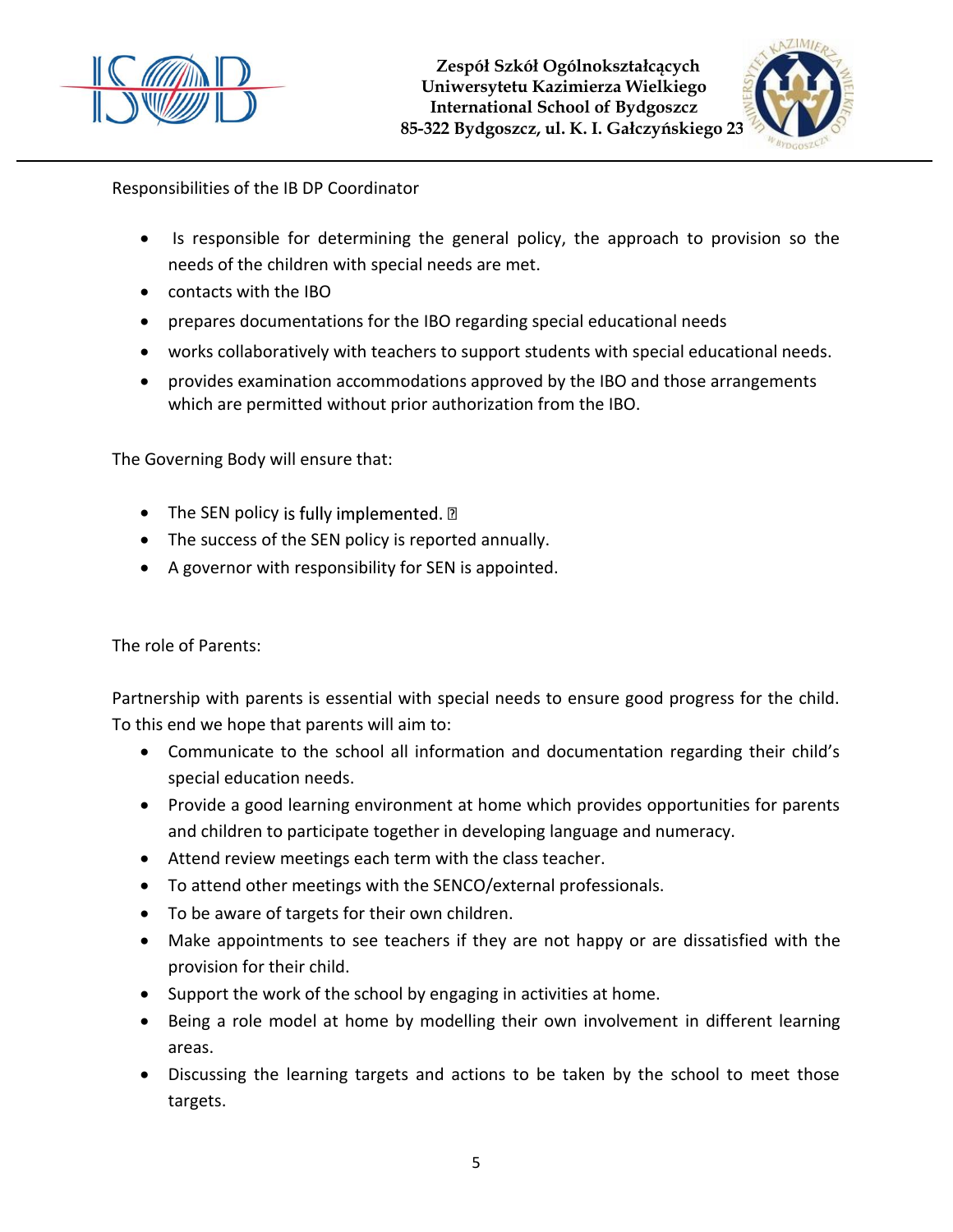



The role of the student:

Children are encouraged to take an active role with their special needs so that they can feel proud of their achievements, to this end we hope that children will aspire to:

- Become familiar with their learning goals.
- Know their targets and work hard towards them.
- Contribute to the selection of texts and materials that can help to achieve their goals.
- Contribute to the setting of the learning targets on the IEP.
- Encourage their parents to take an active role in helping them to improve.
- Reflect on their progress by participating in various assessments.

## SEN policy in the Diploma Programme

According to "Candidates with assessment access requirements last update July 2014" the DP coordinator will communicate with the IBO and send the necessary application forms for special assessment needs/inclusive assessment arrangements related to the IB examinations.

Two documents must be submitted:

"The first document is a psychological/psycho-educational/medical report from a psychological or medical service and the second is educational evidence from the school.

A psychological/psycho-educational/medical report may be written by medical, health, educational or psychological professionals with appropriate qualifications and/or professional licenses in their country of residence.

The IB reserves the right to query or reject a report if it considers that the signatory (or signatories) may not be suitably qualified to undertake the evaluation and identification.

It is not permitted for a relative of the candidate to write or be involved in the writing of the report.

All psychological/psycho-educational/medical reports must:

be legible, on paper with a letterhead, signed and dated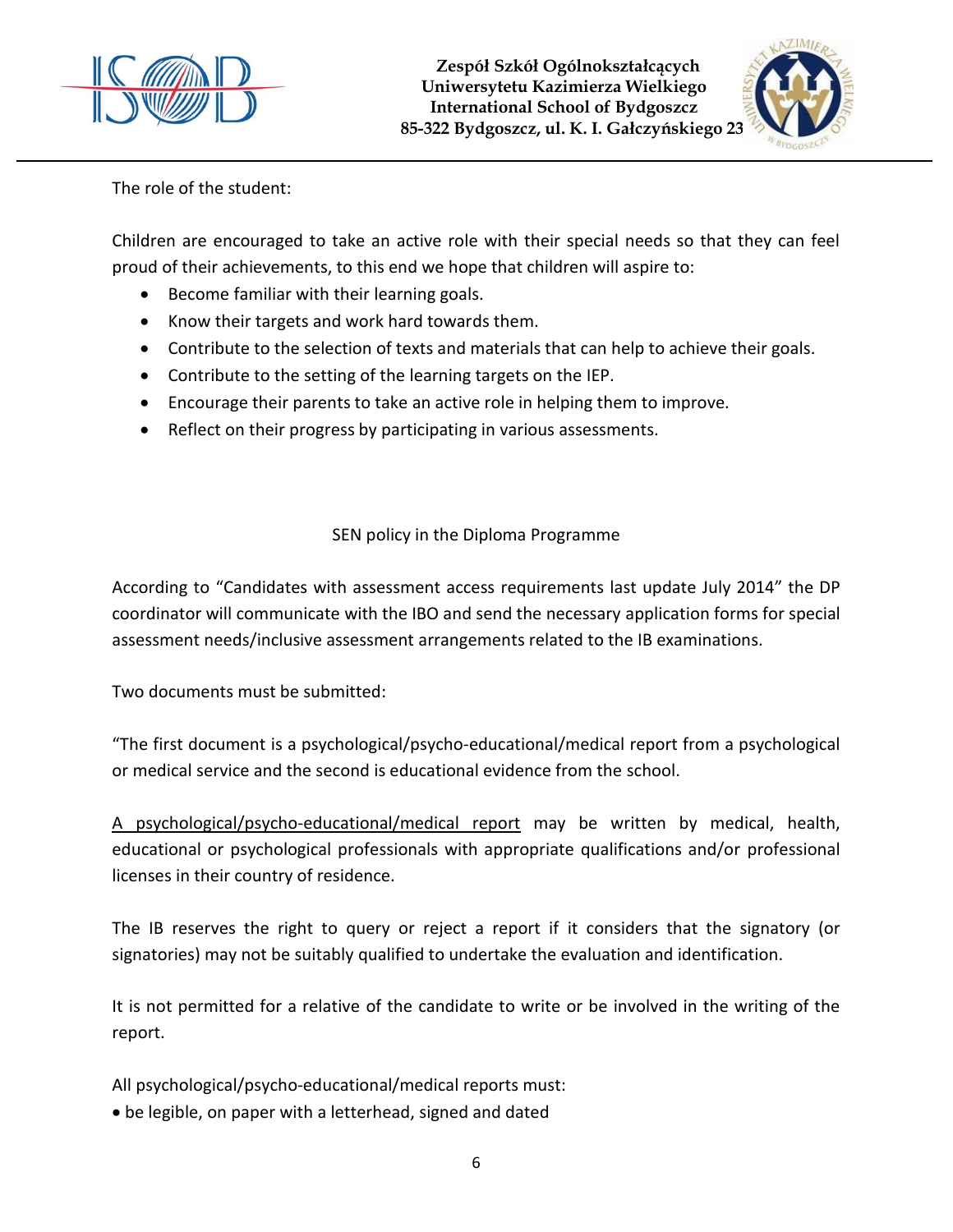



• state the title, name and professional credentials of the person (or persons) who has undertaken the evaluation and diagnosis of the candidate

• state specifically the nature of the learning support requirement, and the tests or techniques used to arrive at the identification

be consistent with the coordinator's request for assessment arrangements

 be accompanied by a translation into English, French or Spanish, if it is not written in one of the IB working languages.

All psychological/psycho-educational reports must:

• be based on the candidate's performance on nationally standardized psychological tests (where available and published, recent editions of standardized tests should be employed) report results as standard scores, which have a mean of 100 and a standard deviation of 15, and not percentiles or age/grade equivalents Furthermore, it is not mandatory to test in all areas; the assessment may be in line with the candidate's learning support requirements. For example, if a student with learning support requirements only has difficulties in writing for which the school provides the use of speech recognition software, then the psychological report need not contain standard scores in reading and mathematics.

Educational evidence can be a letter/observational report from the coordinator and/or the candidate's subject teacher(s) outlining any difficulties which may be apparent in class plus a brief summary about the arrangements provided to the candidate in order to access learning and assessment. Educational evidence can also be provided by way of a detailed individualized educational plan for the student or a sample of work done under timed conditions without the assessment arrangements that are being requested (for example, without the use of additional time/word processor/word processor with spell check). (...) Most of the referred requests will be evaluated based on the information and evidence provided, but for some, discussion between the coordinator and IB Assessment centre may be necessary to decide on the most suitable arrangement(s) for the candidate." "Inclusive assessment arrangements are changed or additional conditions during the assessment process for a candidate with assessment access requirements. These enable the candidate to demonstrate his or her level of attainment more fairly and are not intended to compensate for any lack of ability." (Candidates with assessment access requirements, First published May 2009, Updated May 2011, September 2013, and July 2014, IBO)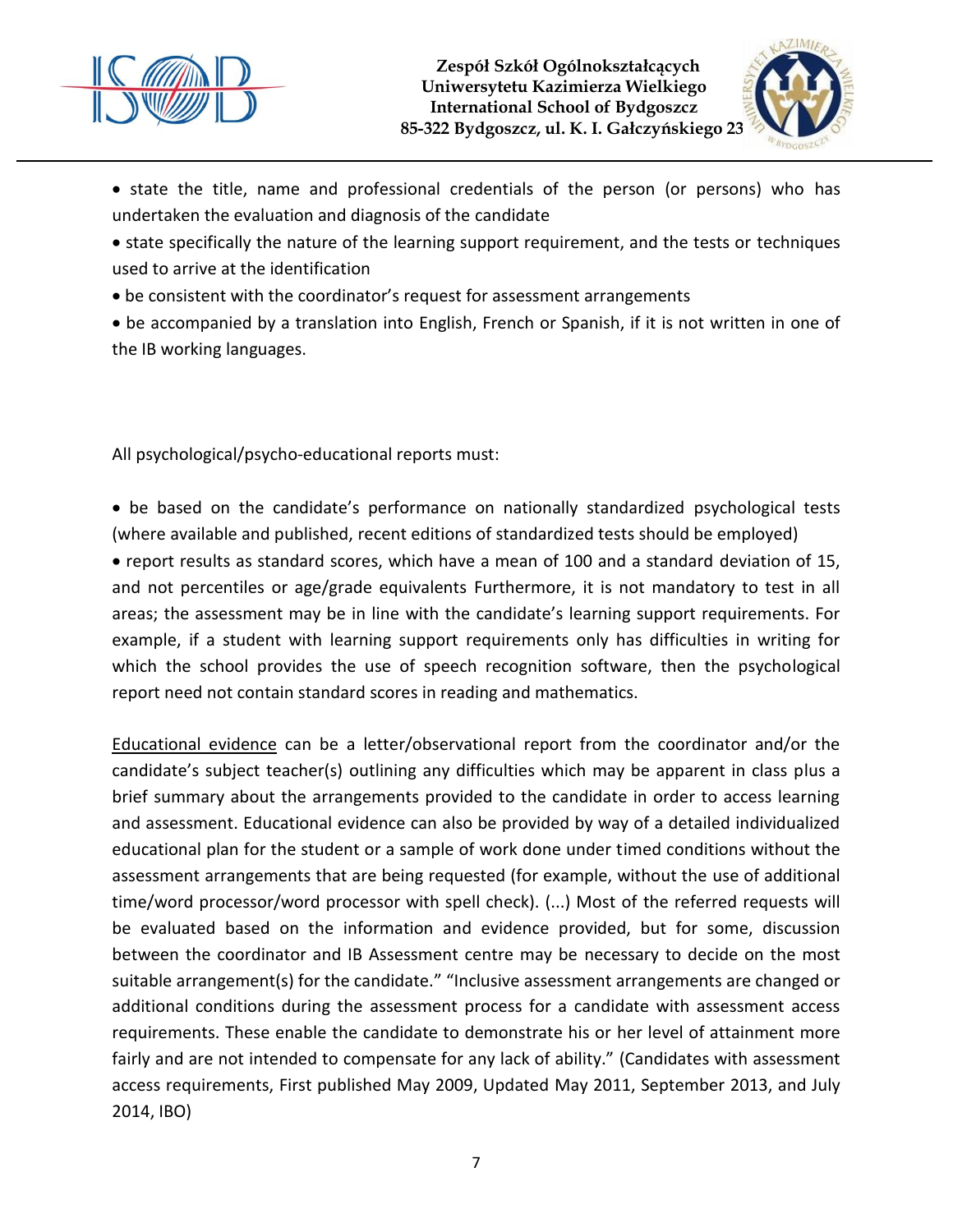



Candidates who require inclusive assessment arrangements may be authorized:

- Extensions to deadlines
- Practical assistance
- Communicators
- Reading software
- Reader
- **•Transcriptions**
- **•Scribes**
- Word processor with spell checker

Besides additional time may be authorized for written examinations and for certain activities connected to internal assessment according to the candidate's assessed needs. The amount of additional time given to a candidate is directly linked to the degree of the access requirement. This would range from 10% additional time (6 minutes for each hour of the examination) for candidates with mild challenges to 25% additional time (15 minutes for each hour of the examination) or the standard applicable to most candidates to 50% additional time (30 minutes for each hour of the examination) for candidates with more severe challenges."

The school counsellor(pedagogue/psychologist) together with the DP coordinator and all teachersare responsible for helping identify special educational needs and have a responsibility for maximising achievement and opportunity of SEN students. If a student possesses a medical certificate before entering the Diploma Programme (and is regarded as SEN student) he/she should discuss the choice of subjects with the DP coordinator. If special educational needs appear at the beginningor during the school year SEN students or their parents should report to the school's counsellor(pedagogue/psychologist)and the DP coordinator with necessary medical certificates. Furthermore when a student is affected by a long-term illness, the DP coordinator together with teachers, the student and parents will organize special arrangement that will help the student to fulfil all requirements.

## Complaints

If a parent or carer has any concerns or complaints relating to the special provision made for their child with SEN they should in the first instance discuss this with the class teacher (other teachers may be involved if necessary). If the concern continues then they need to contact the SENCO. If the concern cannot be satisfactorily dealt with at this stage it should be brought to the notice of the Principal.